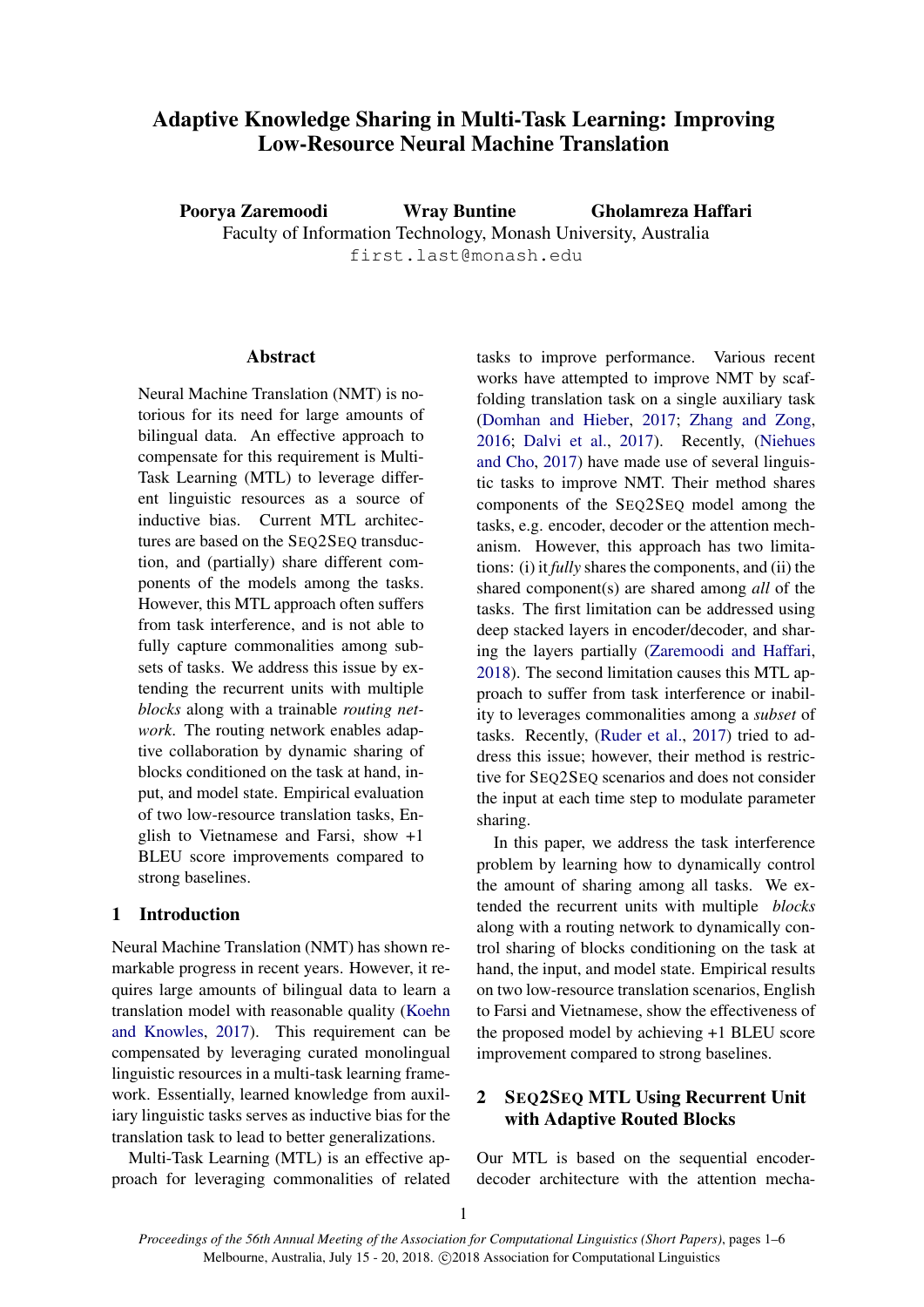nism [\(Luong et al.,](#page-5-4) [2015b;](#page-5-4) [Bahdanau et al.,](#page-4-3) [2014\)](#page-4-3). The encoder/decoder consist of recurrent units to read/generate a sentence sequentially. Sharing the parameters of the recurrent units among different tasks is indeed sharing the *knowledge* for controlling the information flow in the hidden states. Sharing these parameters among *all* tasks may, however, lead to task interference or inability to leverages commonalities among *subsets* of tasks. We address this issue by extending the recurrent units with multiple *blocks*, each of which processing its own information flow through the time. The state of the recurrent unit at each time step is composed of the states of these blocks. The recurrent unit is equipped with a *routing* mechanism to softly direct the input at each time step to these blocks (see Fig [1\)](#page-1-0). Each block mimics an expert in handling different kinds of information, coordinated by the router. In MTL, the tasks can use different subsets of these shared experts.

[\(Rosenbaum et al.,](#page-5-5) [2018\)](#page-5-5) uses a routing network for adaptive selection of non-linear functions for MTL. However, it is for fixed-size inputs based on a feed-forward architecture, and is not applicable to SEQ2SEQ scenarios such as MT. [\(Shazeer et al.,](#page-5-6) [2017\)](#page-5-6) uses Mixture-of-Experts (feed-forward sub-networks) between stacked layers of recurrent units, to adaptively gate state information *vertically*. This is in contrast to our approach where the *horizontal* information flow is adaptively modulated, as we would like to minimise the task interference in MTL.

Assuming there are  $n$  blocks in a recurrent unit, we share  $n-1$  blocks among the tasks, and let the last one to be task-specific<sup>[1](#page-1-1)</sup>. Task-specific block receives the input of the unit directly while shared blocks are fed with modulated input by the routing network. The state of the unit at each time-step would be the aggregation of blocks' states.

#### 2.1 Routing Mechanism

At each time step, the routing network is responsible to softly forward the input to the shared blocks conditioning on the input  $x_t$ , and the previous hidden state of the unit  $h_{t-1}$  as follows:

$$
s_t = \tanh(\boldsymbol{W}_x \cdot \boldsymbol{x}_t + \boldsymbol{W}_h \cdot \boldsymbol{h}_{t-1} + \boldsymbol{b}_s),
$$
  

$$
\boldsymbol{\tau}_t = \text{softmax}(\boldsymbol{W}_\tau \cdot \boldsymbol{s}_t + \boldsymbol{b}_\tau),
$$

where  $W$ 's and  $b$ 's are the parameters. Then, the  $i$ -th shared block is fed with the input of the

<span id="page-1-0"></span>

Figure 1: High-level architecture of the proposed recurrent unit with 3 shared blocks and 1 taskspecific.

unit modulated by the corresponding output of the routing network  $\tilde{x}_t^{(i)} = \tau_t[i]x_t$  where  $\tau_t[i]$  is the scalar output of the routing network for the  $i$ -th block.

The hidden state of the unit is the concatenation of the hidden state of the shared and taskspecific parts  $h_t = [h_t^{(shared)}]$  $t^{(shared)}_t; \bm{h}^{(task)}_t$  $\binom{[task]}{t}$ . The state of task-specific part is the state of the corresponding block  $h_t^{(task)} = h_t^{(n+1)}$  $\binom{n+1}{t}$ , and the state of the shared part is the sum of states of shared blocks weighted by the outputs of the routing network  $\bm{h}_t^{(shared)} = \sum_{i=1}^n \bm{\tau}_t[i] \bm{h}_t^{(i)}$  $\mathbf{t}^{(i)}$ .

# 2.2 Block Architecture

Each block is responsible to control its own flow of information via a standard gating mechanism. Our recurrent units are agnostic to the internal architecture of the blocks; we use the gated-recurrent unit [\(Cho et al.,](#page-4-4) [2014\)](#page-4-4) in this paper. For the  $i$ -th block the corresponding equations are as follows:

$$
\begin{array}{rcl} \mathbf{z}^{(i)}_{t} & = & \sigma(\boldsymbol{W}^{(i)}_{z}\tilde{\boldsymbol{x}}^{(i)}_{t} + \boldsymbol{U}^{(i)}_{z}\boldsymbol{h}^{(i)}_{t-1} + \boldsymbol{b}^{(i)}_{z}), \\ \boldsymbol{r}^{(i)}_{t} & = & \sigma(\boldsymbol{W}^{(i)}_{r}\tilde{\boldsymbol{x}}^{(i)}_{t} + \boldsymbol{U}^{(i)}_{r}\boldsymbol{h}^{(i)}_{t-1} + \boldsymbol{b}^{(i)}_{r}), \\ \tilde{\boldsymbol{h}}^{(i)}_{t} & = & \tanh(\boldsymbol{W}^{(i)}_{h}\tilde{\boldsymbol{x}}^{(i)}_{t} + \boldsymbol{U}^{(i)}_{h}\boldsymbol{h}^{(i)}_{t-1} + \boldsymbol{b}^{(i)}_{h}), \\ \boldsymbol{h}^{(i)}_{t} & = & \mathbf{z}^{(i)}_{t} \odot \boldsymbol{h}^{(i)}_{t-1} + (1 - \boldsymbol{z}^{(i)}_{t}) \odot \tilde{\boldsymbol{h}}^{(i)}_{t}. \end{array}
$$

# 2.3 Training Objective and Schedule.

The rest of the model is similar to attentional SEQ2SEQ model [\(Luong et al.,](#page-5-4) [2015b\)](#page-5-4) which computes the conditional probability of the target sequence given the source  $P_{\theta}(y|x)$  =  $\prod_j P_{\theta}(y_j | y_{\le j} x)$ . For the case of training  $M + 1$ SEQ2SEQ transduction tasks, each of which is associated with a training set  $\mathcal{D}_m := \{(\boldsymbol{x}_i, \boldsymbol{y}_i)\}_{i=1}^{N_m}$ , the parameters of MTL architecture  $\Theta_{mtl}$  =

<span id="page-1-1"></span><sup>&</sup>lt;sup>1</sup>multiple recurrent units can be stacked on top of each other to consist a multi-layer component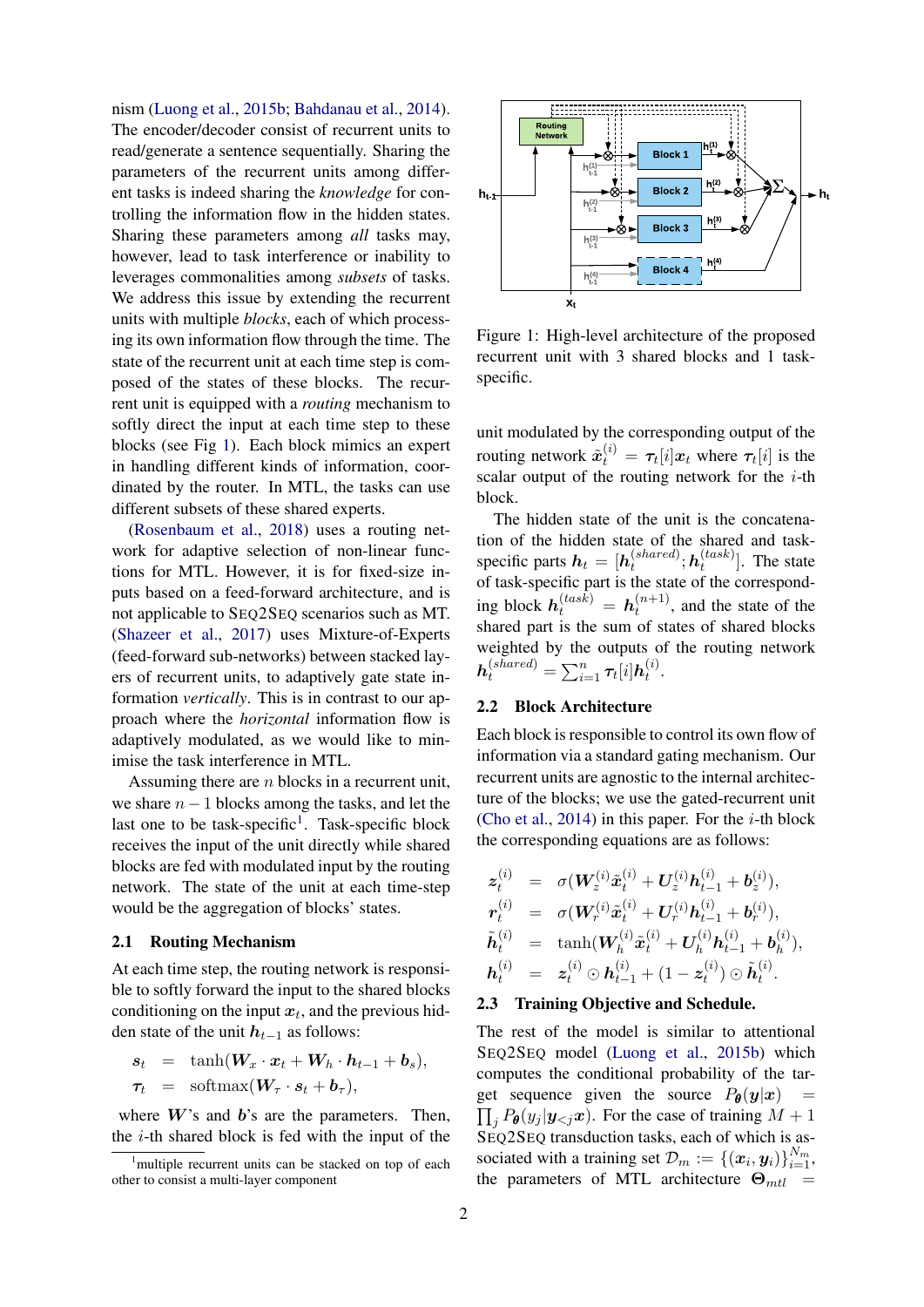${ \{\mathbf{\Theta}_{m}\}_{m=0}^{M}}$  are learned by maximizing the following objective:

$$
\mathcal{L}_{mtl}(\bm{\Theta}_{mtl}) := \sum_{m=0}^{M} \frac{\gamma_m}{|\mathcal{D}_m|} \sum_{(\bm{x},\bm{y})\in\mathcal{D}_m} \log P_{\bm{\Theta}_m}(\bm{y}|\bm{x})
$$

where  $|\mathcal{D}_m|$  is the size of the training set for the mth task, and  $\gamma_m$  is responsible to balance the influence of tasks in the training objective. We explored different values in preliminary experiments, and found that for our training schedule  $\gamma = 1$  for all tasks results in the best performance. Generally,  $\gamma$ is useful when the dataset sizes for auxiliary tasks are imbalanced (our training schedule handles the main task).

Variants of stochastic gradient descent (SGD) can be used to optimize the objective function. In our training schedule, we randomly select a mini-batch from the main task (translation) and another mini-batch from a randomly selected auxiliary task to make the next SGD update. Selecting a mini-batch from the main task in each SGD update ensures that its training signals are not washed out by auxiliary tasks.

# 3 Experiments

#### 3.1 Bilingual Corpora

We use two language-pairs, translating from English to Farsi and Vietnamese. We have chosen them to analyze the effect of multi-task learning on languages with different underlying linguistic structures<sup>[2](#page-2-0)</sup>. We apply BPE [\(Sennrich et al.,](#page-5-7) [2016\)](#page-5-7) on the union of source and target vocabularies for English-Vietnamese, and separate vocabularies for English-Farsi as the alphabets are disjoined (30K BPE operations). Further details about the corpora and their pre-processing is as follows:

• The English-Farsi corpus has ∼105K sentence pairs. It is assembled from English-Farsi parallel subtitles from the TED corpus [\(Tiedemann,](#page-5-8) [2012\)](#page-5-8), accompanied by all the parallel news text in LDC2016E93 *Farsi Representative Language Pack* from the Linguistic Data Consortium. The corpus has been normalized using the Hazm toolkit<sup>[3](#page-2-1)</sup>. We have removed sentences with more than 80 tokens in either side (before applying BPE). 3k and 4k sentence pairs were held out for the purpose of validation and test.

• The English-Vietnamese has ∼133K training pairs. It is the preprocessed version of the IWSLT 2015 translation task provided by [\(Lu](#page-5-9)[ong and Manning,](#page-5-9) [2015\)](#page-5-9). It consists of subtitles and their corresponding translations of a collection of public speeches from TED and TEDX talks. The "tst2012" and "tst2013" parts are used as validation and test sets, respectively. We have removed sentence pairs which had more than 300 tokens after applying BPE on either sides.

#### 3.2 Auxiliary Tasks

We have chosen the following auxiliary tasks to leverage the syntactic and semantic knowledge to improve NMT:

Named-Entity Recognition (NER). It is expected that learning to recognize named-entities help the model to learn translation pattern by masking out named-entites. We have used the NER data comes from the CONLL shared task.<sup>[4](#page-2-2)</sup> Sentences in this dataset come from a collection of newswire articles from the Reuters Corpus. These sentences are annotated with four types of named entities: persons, locations, organizations and names of miscellaneous entities.

Syntactic Parsing. By learning the phrase structure of the input sentence, the model would be able to learn better re-ordering. Specially, in the case of language pairs with high level of syntactic divergence (e.g. English-Farsi). We have used Penn Tree Bank parsing data with the standard split for training, development, and test [\(Marcus et al.,](#page-5-10) [1993\)](#page-5-10). We cast syntactic parsing to a SEQ2SEQ transduction task by linearizing constituency trees [\(Vinyals et al.,](#page-5-11) [2015\)](#page-5-11).

Semantic Parsing. Learning semantic parsing helps the model to abstract away the meaning from the surface in order to convey it in the target translation. For this task, we have used the Abstract Meaning Representation (AMR) corpus Release  $2.0$  (LDC2017T10)<sup>[5](#page-2-3)</sup>. This corpus contains natural language sentences from newswire, weblogs, web discussion forums and broadcast conversations. We cast this task to a SEQ2SEQ transduction task by linearizing the AMR graphs [\(Konstas](#page-5-12) [et al.,](#page-5-12) [2017\)](#page-5-12).

<span id="page-2-1"></span><span id="page-2-0"></span><sup>&</sup>lt;sup>2</sup>English and Vietnamese are SVO, and Farsi is SOV. <sup>3</sup>www.sobhe.ir/hazm

<span id="page-2-3"></span><span id="page-2-2"></span><sup>4</sup> https://www.clips.uantwerpen.be/conll2003/ner 5 https://catalog.ldc.upenn.edu/LDC2017T10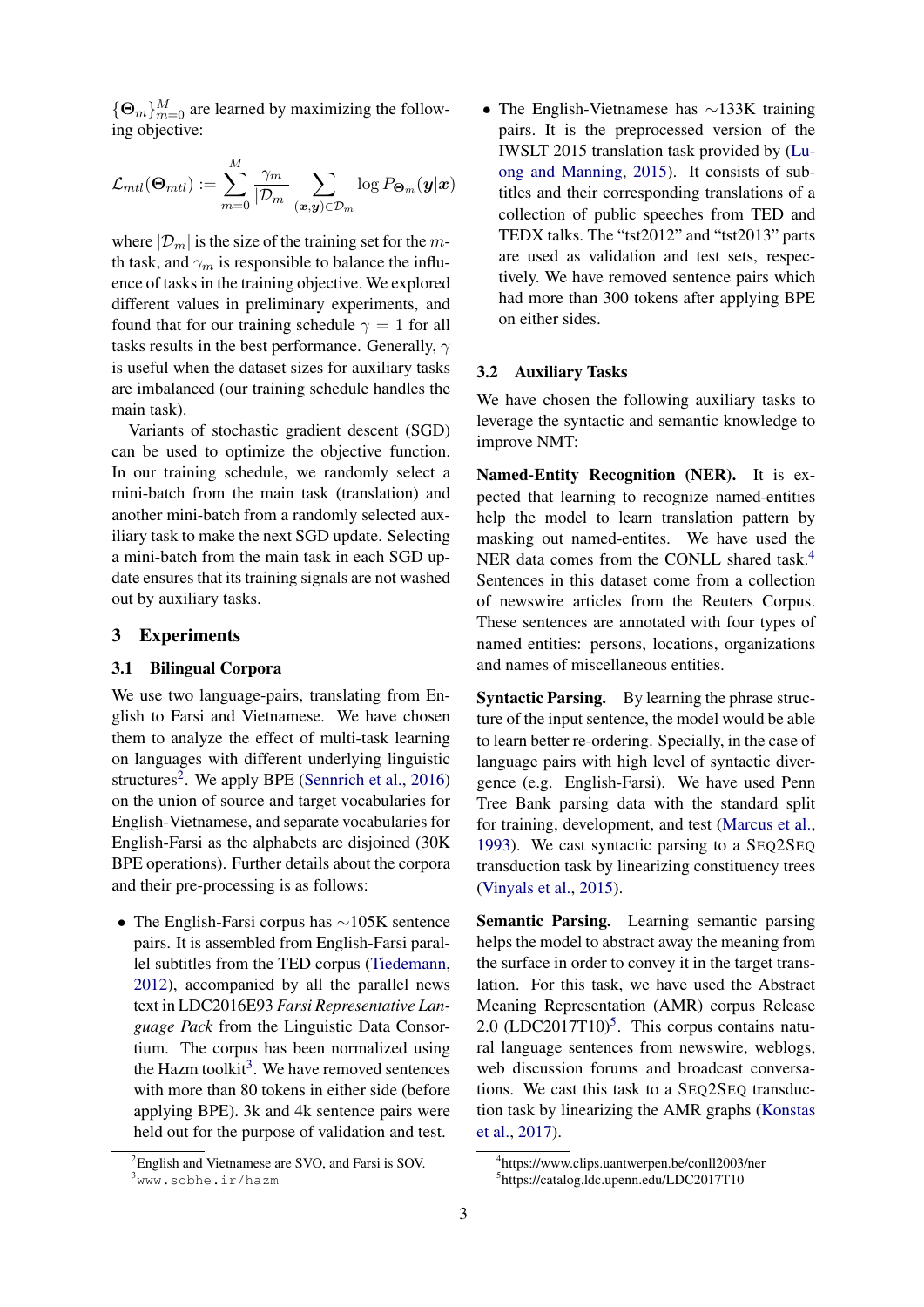<span id="page-3-2"></span>

|                               | English $\rightarrow$ Farsi |       |             |       |       |             | English $\rightarrow$ Vietnamese |       |             |            |       |       |
|-------------------------------|-----------------------------|-------|-------------|-------|-------|-------------|----------------------------------|-------|-------------|------------|-------|-------|
|                               | Dev                         |       |             | Test  |       |             | Dev                              |       |             | Test       |       |       |
| Method                        | <b>PPL</b>                  | TER   | <b>BLEU</b> | PPI.  | TER   | <b>BLEU</b> | PPL                              | TER   | <b>BLEU</b> | <b>PPL</b> | TER   | BLEU  |
| <b>NMT</b>                    | 55.36<br>87.9               |       | 8.57        | 56.21 | 88.2  | 8.35        | 18.21                            | 64.92 | 18.39       | 16.3       | 61.37 | 20.18 |
| (Luong et al., 2015b)         |                             |       |             |       |       |             |                                  |       |             |            |       |       |
| MTL (Full)                    | 47.43                       | 85.92 | 8.97        | 48.23 | 87.3  | 8.73        | 14.56                            | 61.52 | 20.55       | 12.5       | 57.6  | 22.6  |
| (Niehues and Cho, 2017)       |                             |       |             |       |       |             |                                  |       |             |            |       |       |
| MTL (Partial)                 | 42.6                        | 80.16 | 10.58       | 43.09 | 81.94 | 10.54       | 13.32                            | 59.55 | 22.2        | 11.34      | 55.84 | 24.65 |
| (Zaremoodi and Haffari, 2018) |                             |       |             |       |       |             |                                  |       |             |            |       |       |
| Our)                          | 37.95                       | 76.30 | 12.06       | 38.57 | 78.18 | 11.95       | 12.38                            | 58.52 | 23.06       | 10.52      | 54.33 | 25.65 |
| MTL (Routing)                 |                             |       |             |       |       |             |                                  |       |             |            |       |       |

Table 1: The performance measures of the baselines vs our MTL architecture on the bilingual datasets.

# 3.3 Models and Baselines

We have implemented the proposed MTL architecture along with the baselines in C++ using DyNet [\(Neubig et al.,](#page-5-13) [2017\)](#page-5-13) on top of Mantis [\(Cohn et al.,](#page-4-5) [2016\)](#page-4-5) which is an implementation of the attentional SEQ2SEQ NMT model. For our MTL architecture, we used the proposed recurrent unit with 3 blocks in encoder and decoder. For the fair comparison in terms the of number of parameters, we used 3 stacked layers in both encoder and decoder components for the baselines. We compare against the following baselines:

- Baseline 1: The vanilla SEO2SEO model [\(Luong et al.,](#page-5-14) [2015a\)](#page-5-14) without any auxiliary task.
- Baseline 2: The MTL architecture proposed in [\(Niehues and Cho,](#page-5-1) [2017\)](#page-5-1) which fully shares parameters in components. We have used their best performing architecture with our training schedule. We have extended their work with *deep* stacked layers for the sake of comparison.
- Baseline 3: The MTL architecture proposed in [\(Zaremoodi and Haffari,](#page-5-2) [2018\)](#page-5-2) which uses deep stacked layers in the components and shares the parameters of the top two/one stacked layers among encoders/decoders of all tasks<sup>[6](#page-3-0)</sup>.

For the proposed MTL, we use recurrent units with 400 hidden dimensions for each block. The encoders and decoders of the baselines use GRU units with 400 hidden dimensions. The attention component has 400 dimensions. We use Adam optimizer [\(Kingma and Ba,](#page-4-6) [2014\)](#page-4-6) with the initial learning rate of 0.003 for all the tasks. Learning

<span id="page-3-3"></span>

Figure 2: Average percentage of block usage for each task.

rates are halved on the decrease in the performance on the dev set of corresponding task. Mini-batch size is set to 32, and dropout rate is 0.5. All models are trained for 50 epochs and the best models are saved based on the perplexity on the dev set of the translation task.

For each task, we add special tokens to the beginning of source sequence (similar to [\(Johnson](#page-4-7) [et al.,](#page-4-7) [2017\)](#page-4-7)) to indicate which task the sequence pair comes from.

We used greedy decoding to generate translation. In order to measure translation quality, we use  $BLEU^7$  $BLEU^7$  [\(Papineni et al.,](#page-5-15) [2002\)](#page-5-15) and TER [\(Snover et al.,](#page-5-16) [2006\)](#page-5-16) scores.

# 3.4 Results and analysis

Table [1](#page-3-2) reports the results for the baselines and our proposed method on the two aforementioned translation tasks. As expected, the performance of MTL models are better than the baseline 1 (only MT task). As seen, partial parameter sharing is more effective than fully parameter sharing. Furthermore, our proposed architecture with adaptive

<span id="page-3-0"></span><sup>&</sup>lt;sup>6</sup>In preliminary experiments, we have tried different sharing scenarios and this one led to the best results.

<span id="page-3-1"></span> $7$ Using "multi-bleu.perl" script from Moses [\(Koehn et al.,](#page-4-8) [2007\)](#page-4-8).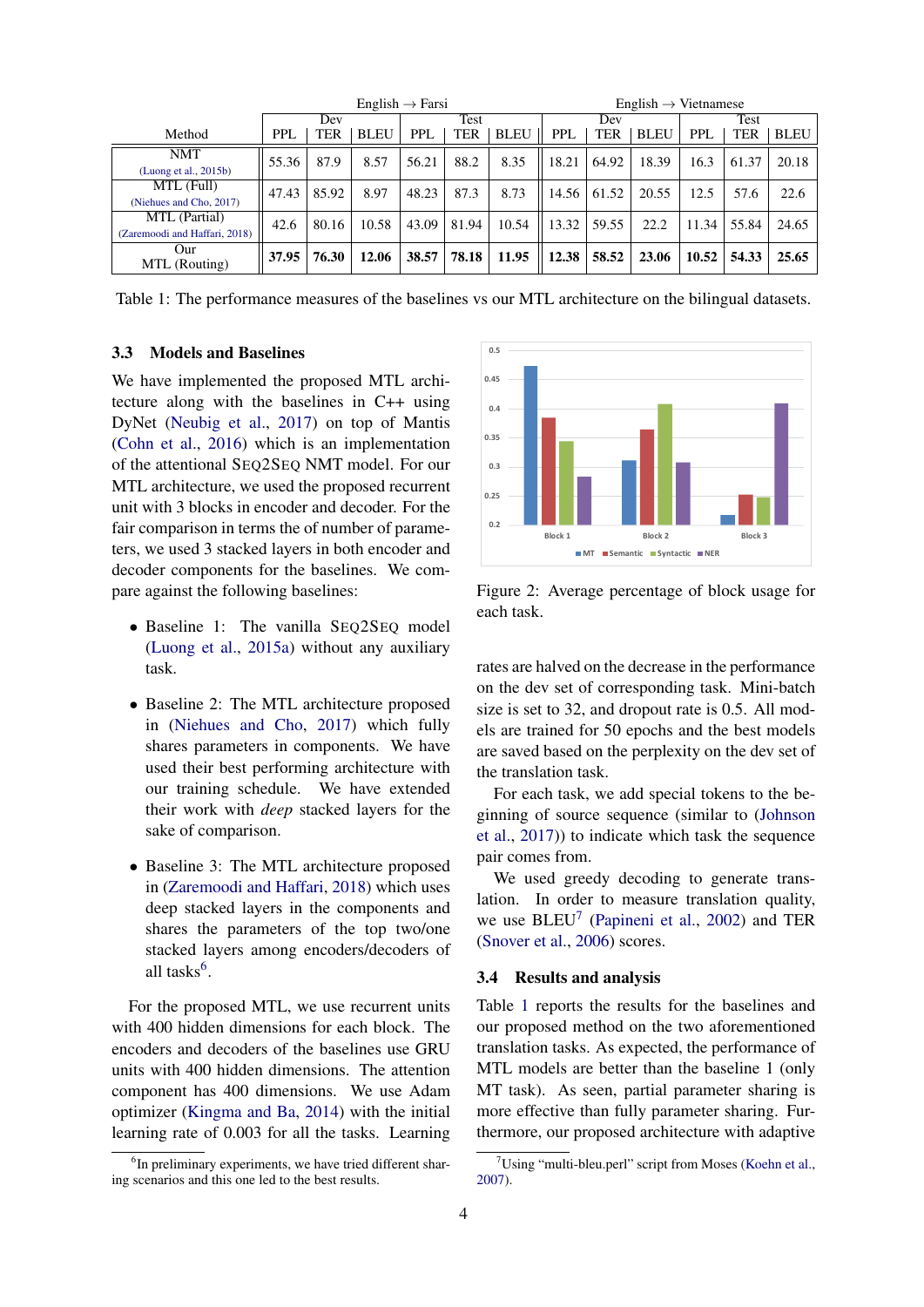sharing performs better than the other MTL methods on all tasks, and achieve +1 BLEU score improvements on the test sets. The improvements in the translation quality of NMT models trained by our MTL method may be attributed to less interference with multiple auxiliary tasks.

Figure [2](#page-3-3) shows the average percentage of block usage for each task in an MTL model with 3 shared blocks, on the English-Farsi test set. We have aggregated the output of the routing network for the blocks in the encoder recurrent units over all the input tokens. Then, it is normalized by dividing on the total number of input tokens. Based on Figure [2,](#page-3-3) the first and third blocks are more specialized (based on their usage) for the translation and NER tasks, respectively. The second block is mostly used by the semantic and syntactic parsing tasks, so specialized for them. This confirms our model leverages commonalities among subsets of tasks by dedicating common blocks to them to reduce task interference.

# 4 Conclusions

We have presented an effective MTL approach to improve NMT for low-resource languages, by leveraging curated linguistic resources on the source side. We address the task interference issue in previous MTL models by extending the recurrent units with multiple *blocks* along with a trainable *routing network*. Our experimental results on low-resource English to Farsi and Vietnamese datasets, show +1 BLEU score improvements compared to strong baselines.

#### Acknowledgments

The research reported here was initiated at the 2017 Frederick Jelinek Memorial Summer Workshop on Speech and Language Technologies, hosted at Carnegie Mellon University and sponsored by Johns Hopkins University with unrestricted gifts from Amazon, Apple, Facebook, Google, and Microsoft. We are very grateful to the workshop members for the insightful discussions and data pre-processing. This work was supported by the Multi-modal Australian ScienceS Imaging and Visualisation Environment (MASSIVE) (<www.massive.org.au>), and by the Australian Research Council through DP160102686. The first author was partly supported by CSIRO's Data61. We would like to thank the anonymous reviewers for their constructive feedback.

## References

- <span id="page-4-3"></span>Dzmitry Bahdanau, Kyunghyun Cho, and Yoshua Bengio. 2014. Neural machine translation by jointly learning to align and translate. *arXiv preprint arXiv:1409.0473*.
- <span id="page-4-4"></span>Kyunghyun Cho, Bart van Merrienboer, Caglar Gulcehre, Dzmitry Bahdanau, Fethi Bougares, Holger Schwenk, and Yoshua Bengio. 2014. Learning phrase representations using rnn encoder–decoder for statistical machine translation. In *Proceedings of the 2014 Conference on Empirical Methods in Natural Language Processing (EMNLP)*, pages 1724– 1734.
- <span id="page-4-5"></span>Trevor Cohn, Cong Duy Vu Hoang, Ekaterina Vymolova, Kaisheng Yao, Chris Dyer, and Gholamreza Haffari. 2016. Incorporating structural alignment biases into an attentional neural translation model. In *Proceedings of the 2016 Conference of the North American Chapter of the Association for Computational Linguistics: Human Language Technologies*, pages 876–885.
- <span id="page-4-2"></span>Fahim Dalvi, Nadir Durrani, Hassan Sajjad, Yonatan Belinkov, and Stephan Vogel. 2017. Understanding and improving morphological learning in the neural machine translation decoder. In *Proceedings of the Eighth International Joint Conference on Natural Language Processing*, pages 142–151.
- <span id="page-4-1"></span>Tobias Domhan and Felix Hieber. 2017. Using targetside monolingual data for neural machine translation through multi-task learning. In *Proceedings of the 2017 Conference on Empirical Methods in Natural Language Processing*, pages 1501–1506.
- <span id="page-4-7"></span>Melvin Johnson, Mike Schuster, Quoc V Le, Maxim Krikun, Yonghui Wu, Zhifeng Chen, Nikhil Thorat, Fernanda Viegas, Martin Wattenberg, Greg Corrado, ´ et al. 2017. Google's multilingual neural machine translation system: Enabling zero-shot translation. *Transactions of the Association of Computational Linguistics*, 5(1):339–351.
- <span id="page-4-6"></span>Diederik Kingma and Jimmy Ba. 2014. Adam: A method for stochastic optimization. *arXiv preprint arXiv:1412.6980*.
- <span id="page-4-8"></span>Philipp Koehn, Hieu Hoang, Alexandra Birch, Chris Callison-Burch, Marcello Federico, Nicola Bertoldi, Brooke Cowan, Wade Shen, Christine Moran, Richard Zens, Chris Dyer, Ondřej Bojar, Alexandra Constantin, and Evan Herbst. 2007. Moses: Open Source Toolkit for Statistical Machine Translation. In *Proceedings of the 45th Annual Meeting of the ACL on Interactive Poster and Demonstration Sessions*, pages 177–180.
- <span id="page-4-0"></span>Philipp Koehn and Rebecca Knowles. 2017. Six challenges for neural machine translation. In *Proceedings of the First Workshop on Neural Machine Translation*, pages 28–39.